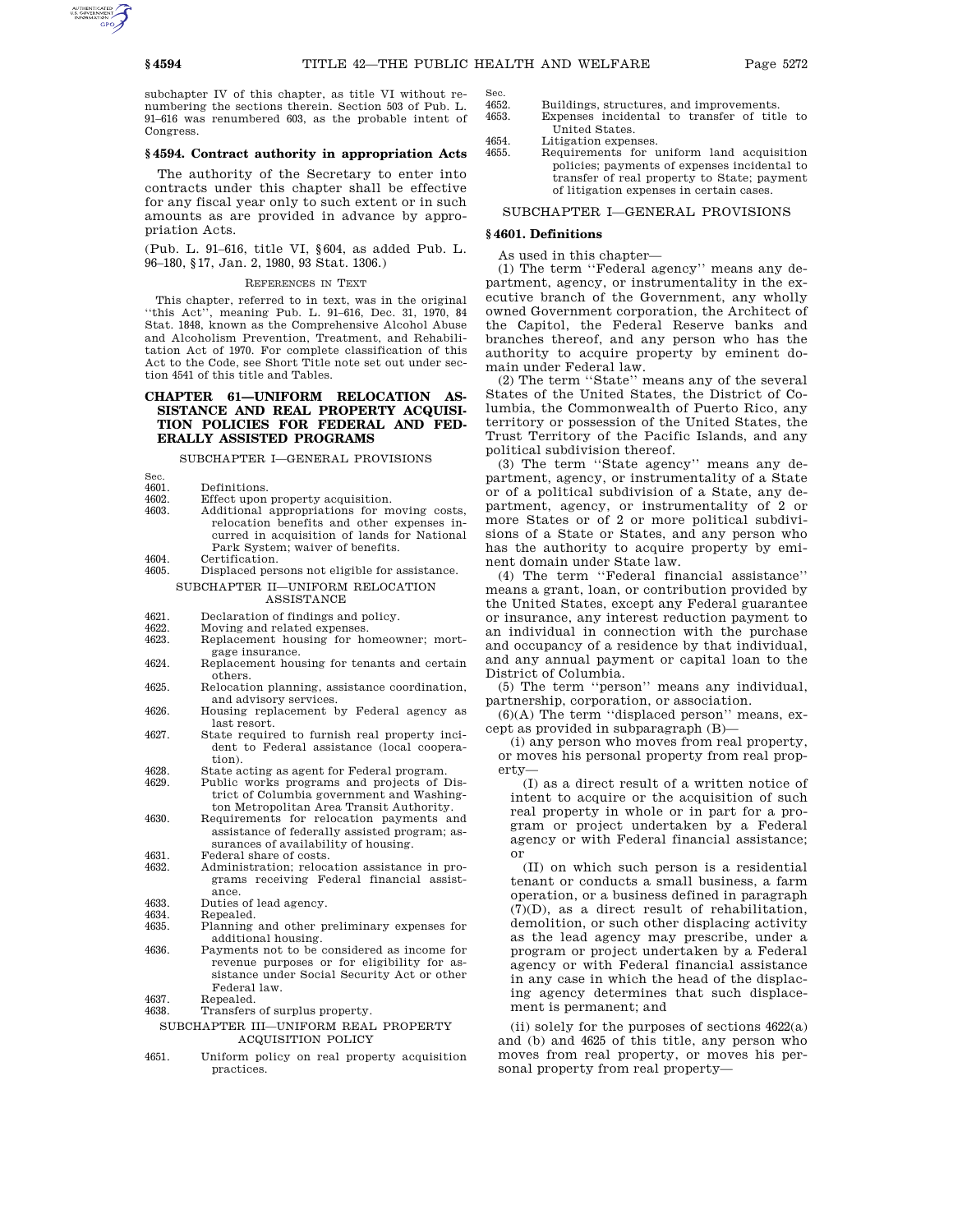(I) as a direct result of a written notice of intent to acquire or the acquisition of other real property, in whole or in part, on which such person conducts a business or farm operation, for a program or project undertaken by a Federal agency or with Federal financial assistance; or

(II) as a direct result of rehabilitation, demolition, or such other displacing activity as the lead agency may prescribe, of other real property on which such person conducts a business or a farm operation, under a program or project undertaken by a Federal agency or with Federal financial assistance where the head of the displacing agency determines that such displacement is permanent.

(B) The term ''displaced person'' does not include—

(i) a person who has been determined, according to criteria established by the head of the lead agency, to be either in unlawful occupancy of the displacement dwelling or to have occupied such dwelling for the purpose of obtaining assistance under this chapter;

(ii) in any case in which the displacing agency acquires property for a program or project, any person (other than a person who was an occupant of such property at the time it was acquired) who occupies such property on a rental basis for a short term or a period subject to termination when the property is needed for the program or project.

(7) The term ''business'' means any lawful activity, excepting a farm operation, conducted primarily—

(A) for the purchase, sale, lease and rental of personal and real property, and for the manufacture, processing, or marketing of products, commodities, or any other personal property;

(B) for the sale of services to the public;

(C) by a nonprofit organization; or

(D) solely for the purposes of section 4622 of this title, for assisting in the purchase, sale, resale, manufacture, processing, or marketing of products, commodities, personal property, or services by the erection and maintenance of an outdoor advertising display or displays, whether or not such display or displays are located on the premises on which any of the above activities are conducted.

(8) The term ''farm operation'' means any activity conducted solely or primarily for the production of one or more agricultural products or commodities, including timber, for sale or home use, and customarily producing such products or commodities in sufficient quantity to be capable of contributing materially to the operator's support.

(9) The term ''mortgage'' means such classes of liens as are commonly given to secure advances on, or the unpaid purchase price of, real property, under the laws of the State in which the real property is located, together with the credit instruments, if any, secured thereby.

(10) The term ''comparable replacement dwelling'' means any dwelling that is (A) decent, safe, and sanitary; (B) adequate in size to accommodate the occupants; (C) within the financial means of the displaced person; (D) functionally equivalent; (E) in an area not subject to unreasonable adverse environmental conditions; and (F) in a location generally not less desirable than the location of the displaced person's dwelling with respect to public utilities, facilities, services, and the displaced person's place of employment.

(11) The term ''displacing agency'' means any Federal agency carrying out a program or project, and any State, State agency, or person carrying out a program or project with Federal financial assistance, which causes a person to be a displaced person.

(12) The term ''lead agency'' means the Department of Transportation.

(13) The term ''appraisal'' means a written statement independently and impartially prepared by a qualified appraiser setting forth an opinion of defined value of an adequately described property as of a specific date, supported by the presentation and analysis of relevant market information.

(Pub. L. 91–646, title I, §101, Jan. 2, 1971, 84 Stat. 1894; Pub. L. 100–17, title IV, §402, Apr. 2, 1987, 101 Stat. 246.)

## REFERENCES IN TEXT

This chapter, referred to in introductory provision and par.  $(6)(B)(i)$ , was in the original "this Act", meaning Pub. L. 91–646, Jan. 2, 1971, 84 Stat. 1894, known as the Uniform Relocation Assistance and Real Property Acquisition Policies Act of 1970, which is classified principally to this chapter. For complete classification of this Act to the Code, see Short Title note set out below and Tables.

### **AMENDMENTS**

1987—Par. (1). Pub. L. 100–17, §402(a), amended par. (1) generally. Prior to amendment, par. (1) read as follows:<br>"The town 'Pederal same, in 'The term 'Federal agency' means any department, agency, or instrumentality in the executive branch of the Government (except the National Capital Housing Authority), any wholly owned Government corporation (except the District of Columbia Redevelopment Land Agency), and the Architect of the Capitol, the Federal Reserve banks and branches thereof.''

Par. (3). Pub. L. 100–17, §402(b), amended par. (3) generally. Prior to amendment, par. (3) read as follows: ''The term 'State agency' means the National Capital Housing Authority, the District of Columbia Redevelopment Land Agency, and any department, agency, or instrumentality of a State or of a political subdivision of a State, or any department, agency, or instrumentality of two or more States or of two or more political subdivisions of a State or States.''

Par. (4). Pub. L. 100–17, §402(c), inserted '', any interest reduction payment to an individual in connection with the purchase and occupancy of a residence by that individual,'' after ''insurance''.

Par. (6). Pub. L. 100–17, §402(d), amended par. (6) generally. Prior to amendment, par. (6) read as follows: ''The term 'displaced person' means any person who, on or after January 2, 1971, moves from real property, or moves his personal property from real property, as a result of the acquisition of such real property, in whole or in part, or as the result of the written order of the acquiring agency to vacate real property, for a program or project undertaken by a Federal agency, or with Federal financial assistance; and solely for the purposes of sections 4622(a) and (b) and 4625 of this title, as a result of the acquisition of or as the result of the written order of the acquiring agency to vacate other real property, on which such person conducts a business or farm operation, for such program or project.''

Par. (7)(D). Pub. L. 100–17, §402(f), substituted ''section  $4622$ " for "section  $4622(a)$ ".